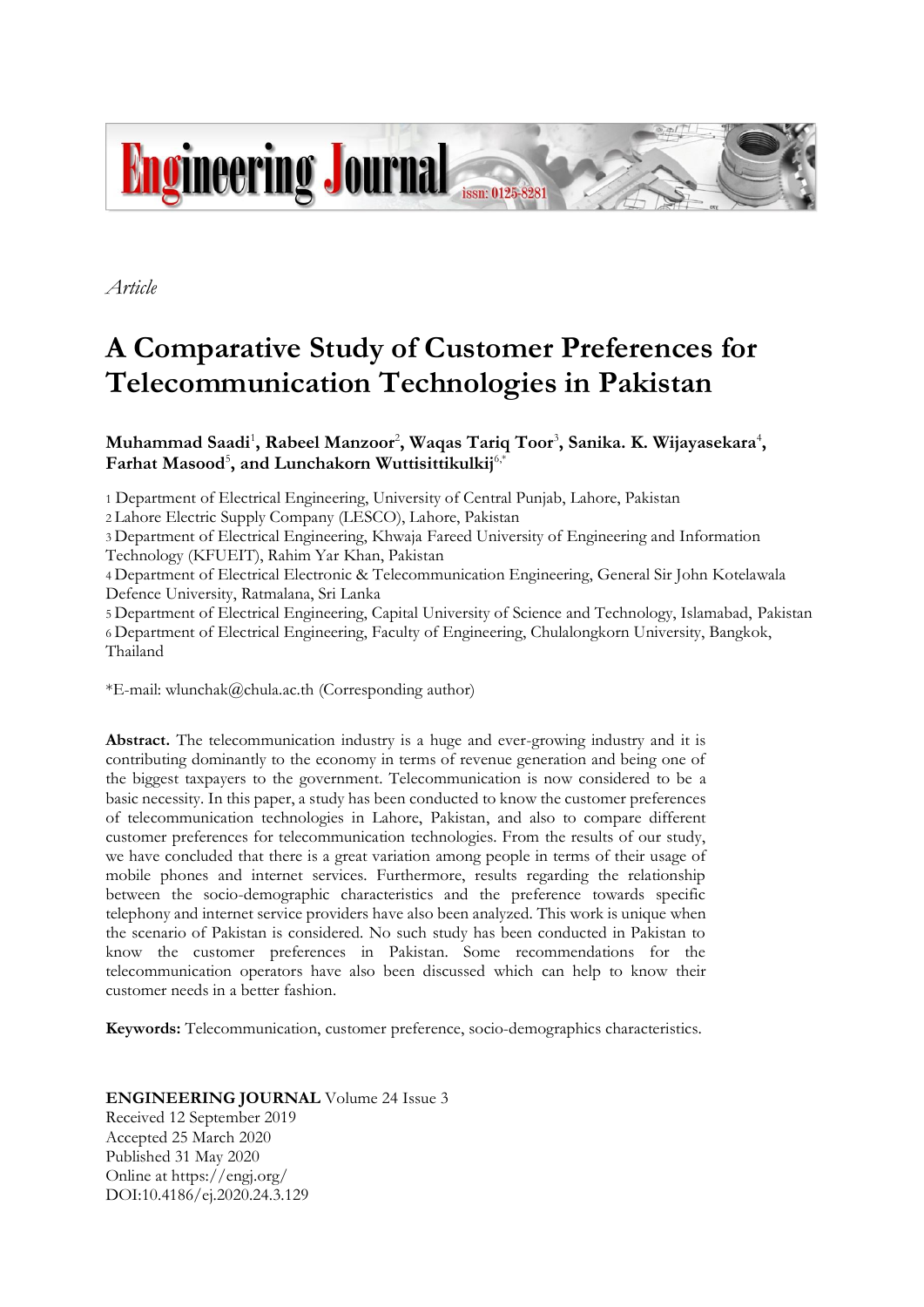## **1. Introduction**

Telecommunication is now a part of human necessity like water, air, electricity, health, and education. It's hard to imagine life without telecommunication systems. Telecommunication customers are from very poor class to rich class choosing a different type of telecommunication technologies to keep in touch with their beloved ones according to their budget and requirements [1]. The telecommunication industry is a complex and rapidly changing economy sector due to the high vulnerability of new technologies, however, the telecommunication industry is huge and it is contributing dominantly in terms of revenue generation and being one of the biggest taxpayers to the government [2]. According to the Government of Pakistan statistics, this sector contributes 3% of the Gross Domestic Product GDP. The telecommunication industry is also a major shareholder bringing Foreign Direct Investment (FDI) in the country [3].

In this paper, a comprehensive analysis is conducted on the choice of telecommunication technologies (like fixed landline phone, mobile phones, internet technology) from the residents of Lahore, Pakistan. The objective of this research is to study the customer preferences of telecommunication technologies in Lahore, Pakistan. Furthermore, this study also intends to assess the influence of socio-demographic characteristics on consumer preference towards telecommunication technologies. We believe that the relationship between socio-demographic characteristics and customer preferences of telecommunication technology is important to understand as it is linked to a multi-billion dollar industry which is also contributing significantly in the country's GDP concerning customer preferences.

Customer satisfaction builds a strong relationship and bonding between the customer and the telecommunication service provider. In literature, it has been found that the satisfaction of the customers can help the brands to build long and profitable relationships with their customers [4, 5]. Service quality is generally finding of services given to consumers. It depends on customer judgment. The core objective of this research is to evaluate the relationship between quality of service on customer satisfaction. The rest of the paper is organized in the following way. Section 2 talks about the telecommunication industry of Pakistan. Section 3 discusses the research design and Section 4 highlights the results and their interpretation. In Section 5, the limitations of this research are discussed followed by the conclusion in Section 6.

# **2. A Brief Background of Pakistan Telecommunication Industry**

In the last decade, Pakistan like the rest of the world has seen tremendous growth in the telecommunication sector. In the past, there was only a single company, Pakistan Telecommunication Corporation Limited

(PTCL), which was providing telecommunication services in Pakistan [6]. But with the enormous growth in these sectors, many players entered in this game. Presently there are five major mobile operators in Pakistan namely Mobilink, Warid, CMPak, Telenor, and Ufone which are providing mobile voice and data services across Pakistan [7]. Although Mobilink and Warid are now merged when this study was planned and conducted, they were different. So in all our analyses, we will treat Mobilink and Warid as different companies. For fixed telecommunication services, PTCL is still the major key player whereas National Telecommunication Corporation (NTC), Brain Limited, and World Call also have a nominal market share for fixed local line services.

Exponential growth in the telecommunication sector has attracted researchers to determine the relationship between their preferences for technology. Many studies are done in developed countries regarding the internet use via mobile phone (for the residents of Japan) [8], comparison of the internet of mobile phone usage (for the residents of United States) [9], social influences and adoption of wireless Internet services via mobile technology [10], the relationship among service quality, customer satisfaction, and post-purchase intention. There are also many recent studies that have been conducted that how the telecommunication industry is playing its role in strengthening the economy of Srilanka [11-13], India [14- 16], and Bangladesh [17]. However, such studies are not conducted for the residents of Pakistan.

# **2.1. Tele Density Growth**

The telecommunication sector in Pakistan has been growing at a rapid pace in the last decade or so [18]. Total Tele-density which includes fixed telecommunication services, wireless local loop, and the mobile sector was 6.25% in the year 2003-2004 and within six years, the teledensity increased to approximately 62%. As per the recent data obtained from the Pakistan Telecommunication Authority (PTA), the teledensity has increased slightly more than 75% in early 2019 [19]. If we compare the total teledensity growth with mobile teledensity, then we will come to know that mobile communication was the driving force for rapid telecommunication penetration [20]. Figure 1 shows the total teledensity, mobile teledensity as well as mobile teledensity growth over the last 10 years. We can see that the trend is emerging from fixed-line telecommunication services to mobile telecommunication services. A significant decline has been observed in the year 2015 for the number of subscribers which is because of the reason that the Government of Pakistan asked all the subscribers to get their subscriber identity module (SIM)/devices verified through the biometric system within a deadline. Those subscribers who failed to do so resulted in the blockage of the SIM/device [21]. However, this step also helps the government in creating various secure and digitized systems. [22].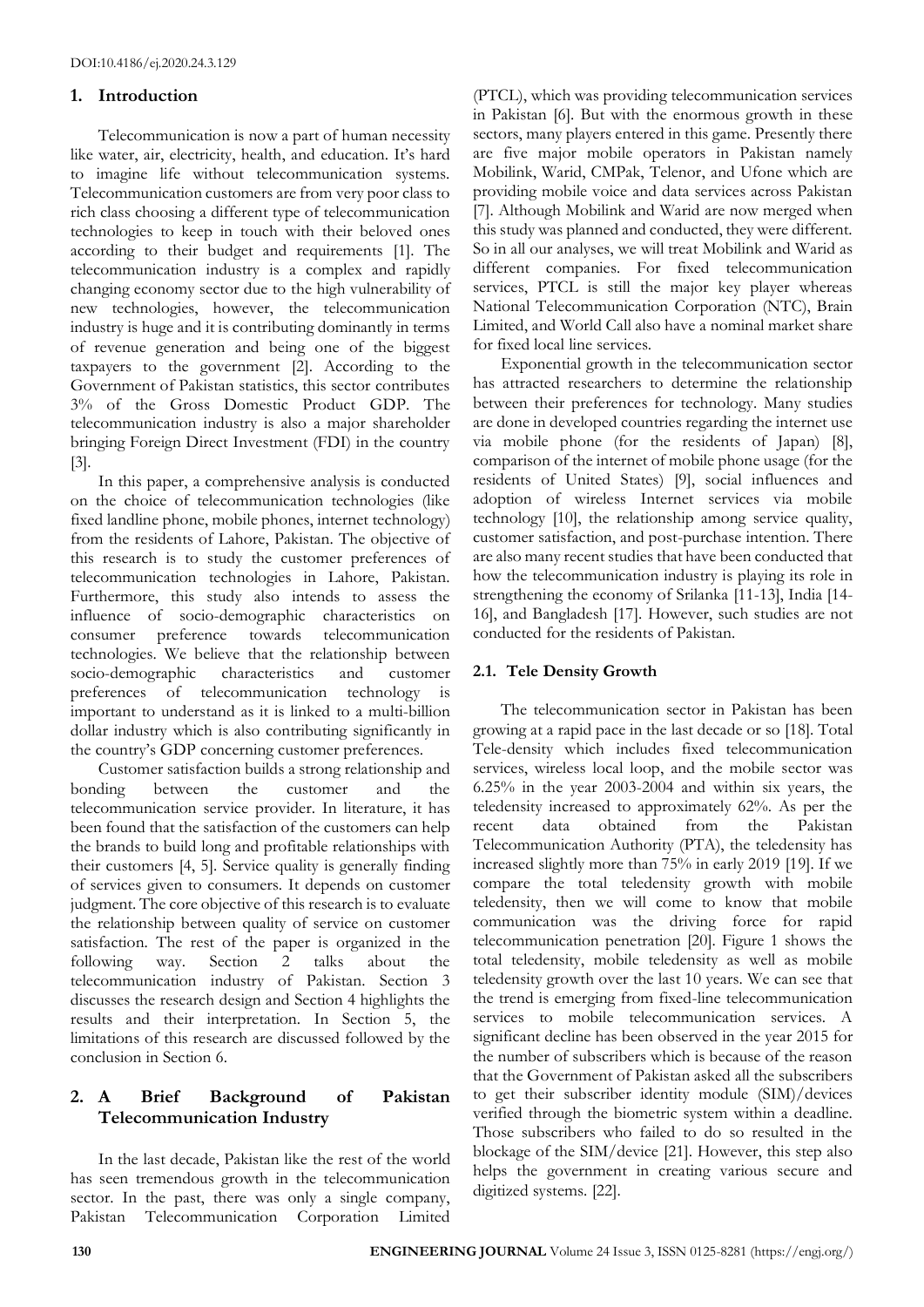

Fig. 1. Teledensity growth in Pakistan over the last decade.

# **2.2. Mobile Subscriber Growth**

There are five companies which are providing cellular services to the people of Pakistan. The number of mobile subscribers is growing at an exponential rate and there are more than 161 million subscribers. Mobilink is the leading cellular service provider company. Figure 2 shows the annual cellular subscribers' growth.



Fig. 2. Mobile subscribers growth in Pakistan over the last decade.

#### **2.3. Broadband Subscribers by Technology**

Broadband services are provided to the users in Pakistan in several ways. Some broadband services are provided through the wired channel (coaxial cable, optical fiber, hybrid fiber-coaxial network) and some are provided through the wireless channel (WiMAX, EvDO, Mobile broadband). The following are the broadband technologies that are used in Pakistan [13].

- Digital Subscriber Line (DSL)
- Hybrid fiber-coaxial (HFC)
- WiMAX (Worldwide Interoperability for Microwave Access)
- Fiber to the Home (FTTH)
- Evolution-Data Optimized (EvDO) CDMA based network
- Mobile Broadband



Fig. 3. The number of subscribers of broadband technology.

Till the year 2013-14, DSL was the most popular method to have broadband access. But now the trend is moving towards mobile broadband. Presently there are more than 65 million broadband subscribers in Pakistan [13]. As per the end of the year 2018, 96.66% of the broadband subscribers are using mobile broadband services. The second most popular broadband technique which is subscribed by users is DSL services which a market share of 2.52% has followed by the Evolution-Data Optimized CDMA based network which has a market share of 0.5% only. Figure 3 shows the share of each technology.

## **3. Research Design**

#### **3.1. Research Process**

The theoretical framework of this study is to identify and analyses the influence of socio-demographic characteristics in determining the choice of mobile phone services and internet services. Furthermore, this study also analyzes whether the respondents are satisfied with the customer services by the telecom operators or not? The null hypothesis for the present study is: There is no influence of socio-demographic characteristics in determining the choice of mobile phone and internet service providers among the residents of Lahore Pakistan. The alternate hypothesis is: there is a significant influence of socio-demographic characteristics in determining the choice of mobile phone and internet service providers among the residents of Lahore Pakistan.

Respondent's educational levels, monthly income, marital status, and living arrangements have no relationship with the choice for the selection of specific mobile phone and internet services providers in the operational hypotheses. The alternate operational hypotheses are respondent's educational levels, monthly income, marital status, and living arrangements have a strong relationship with the choice for the selection of specific mobile phone and internet services providers.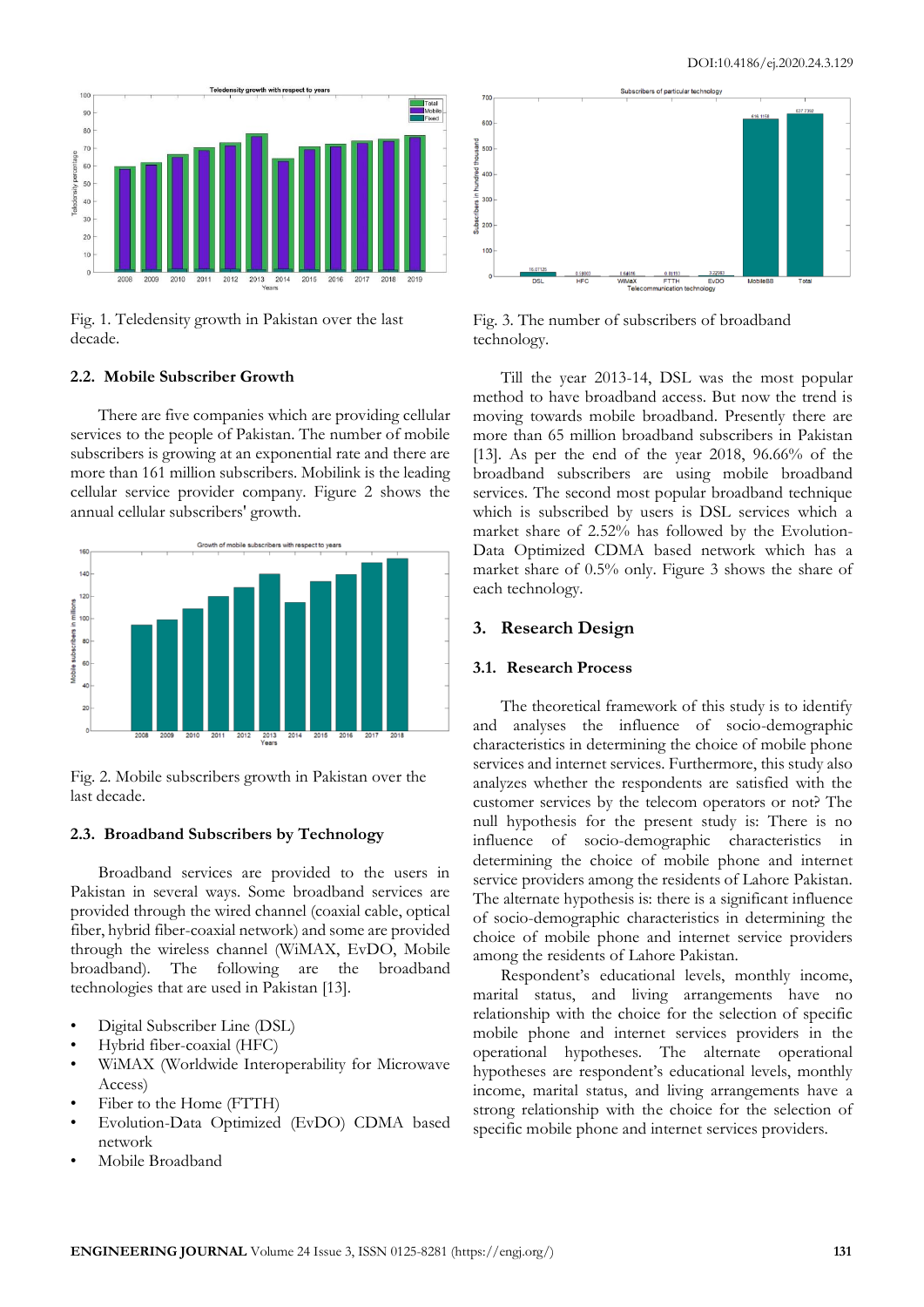#### **3.2. Research Design Tool**

Data collection is done through a cross-sectional survey in which a questionnaire was developed. A quantitative cross-sectional survey methodology is adopted for this research. A cross-sectional survey is a type of observational study in which data is collected at a specific point in time and is analyzed subsequently. Since the aim is to assess consumer preferences at the given point in time, therefore the chosen method is best suited. Cross-sectional surveys are best suited for marketing research as it can gather data about the market's size and trends. While collecting the data online survey as well as face to face meetings are conducted to have sample collection from all walks of life. The following inclusion/exclusion criteria is applied.

#### **3.3. Participants and Sample Design**

The age of participants should be more than 18 years old and they will participate in the study is taken in prior. Another necessary parameter for choosing the participant for data collection is that the individuals must be active users of mobile phones and using some sort of internet services (either fixed or mobile internet). The individual must have a good understanding of English (as the questionnaire will only be developed in English). People with mental illness or not a resident of Lahore city (tourist, recreational, study trip individuals) were not be included in the study. The city of Lahore is chosen because it is the second-largest city of Pakistan and Lahore is home to people from a variety of social backgrounds. Although the results of convenient sampling are often not generalizable to the whole population it is a quick method of sampling especially when the sampling frame is not available. The unit of analysis in this research is individuals from which data is collected. The sampling frame consists of all residents of Lahore city meeting the inclusion/exclusion criteria. The sample size for this study is 377 calculated using an online sample size calculator, however, due to lack of resources, only 270 participants were tested.

#### **3.4. Questionnaire Development**

The questionnaire consists of three sections. In section one, participants' demographic data is obtained. In section two, there preferences and satisfaction with the mobile phone service provider is assessed. In the third and final section, there preferences and satisfaction with the internet service provider is assessed. There are be 7, 6, and 6 questions in sections I, II, and III respectively. The questionnaire is pilot tested on 10 members of the general public to ensure the face validity of the questionnaire. These 10 questionnaires are not included in the final analysis. In our case, there was no need to change the questions in the questionnaire.

## **3.5. Tools and Tests Used**

Data is coded and entered into SPSS (Statistical Package for Social Sciences) version 22. Mean and standard deviation are calculated for contentious variables. The demographic of the participant is presented as frequencies and percentages. Chi-square test was used to assess the association between customer preference towards the mobile service provider and their socialdemographic characteristics. Reliability analysis using Cronbach's alpha is also performed to test the reliability of the questionnaire.

# **4. Data Analysis and Results Interpretation**

#### **4.1. Demographic Characteristics of Participants**

390 participants were approached, of which 270 agreed to participate. The demographic characteristics of the participants are detailed in Table 1. Most (174; 64.4%) of the participants were aged between 18 and 30 years. More than half (55.6%) participants were females and had a bachelor degree (59.3%). The complete demographic characteristics of the participants are given in Table 1.

Table 1. Demographic characteristics of participants.

| Characteristics                   | Percentage     |  |  |  |
|-----------------------------------|----------------|--|--|--|
| Age                               |                |  |  |  |
| 18-30                             | $174(64.4\%)$  |  |  |  |
| $31 - 40$                         | 74 (27.4%)     |  |  |  |
| $41 - 50$                         | 14 (5.2%)      |  |  |  |
| > 50                              | $8(2.96\%)$    |  |  |  |
| Gender                            |                |  |  |  |
| Male                              | $120(44.4\%)$  |  |  |  |
| Female                            | $150(55.6\%)$  |  |  |  |
| <b>Highest Education Level</b>    |                |  |  |  |
| Grade 10                          | $3(1.1\%)$     |  |  |  |
| Grade 12                          | 46 (17.0%)     |  |  |  |
| Bachelor degree                   | 160 (59.3%)    |  |  |  |
| Master degree or above            | 61 (22.6%)     |  |  |  |
| <b>Marital Status</b>             |                |  |  |  |
| Single/Separated/Divorced         | $157(58.2\%)$  |  |  |  |
| Married                           | 113 $(41.8\%)$ |  |  |  |
| <b>Income Status (PKR)</b>        |                |  |  |  |
| No income/student                 | $21(7.8\%)$    |  |  |  |
| Less than 30,000                  | $21(7.8\%)$    |  |  |  |
| 105 (38.9%)<br>$30000 - 50,000$   |                |  |  |  |
| 98 (36.3%)<br>$50,000 - 1,00,000$ |                |  |  |  |
| >1,00,000                         | $25(9.3\%)$    |  |  |  |
| Vehicle ownership by Family       |                |  |  |  |
| Yes                               | $238(88.1\%)$  |  |  |  |
| No                                | 32 (11.9%)     |  |  |  |
| <b>Living Arrangement</b>         |                |  |  |  |
| Rented house                      | 210 (77.8%)    |  |  |  |
| Own a house/by parents            | $60(22.2\%)$   |  |  |  |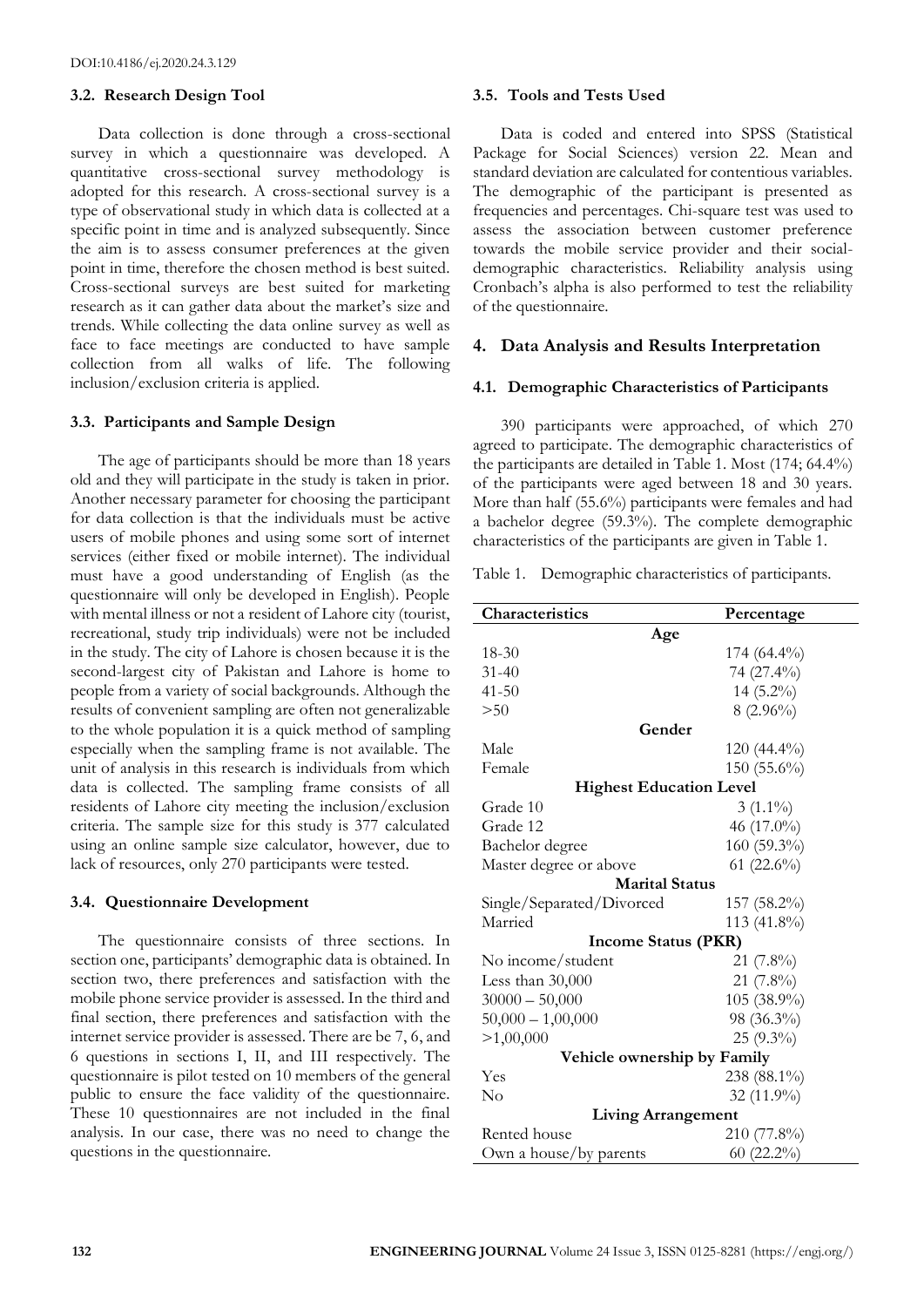## **4.2. Reliability Analysis**

The reliability of the questionnaire was assessed using Cronbach's alpha. Cronbach's alpha value for the overall questionnaire was 0.72 (Acceptable). The Cronbach's alpha values for sections II and III were 0.73 and 0.71. The Cronbach's alpha value was not calculated for sociodemographic characteristics. The complete results of Cronbach's alpha are given in Table 2.

| Section         | Cronbach | <b>CA</b> based | No. of |
|-----------------|----------|-----------------|--------|
|                 | 's Alpha | on              | items  |
|                 | (CA)     | standardi       |        |
|                 |          | zed items       |        |
| Overall         | 0.72132  | 0.7123          | 13     |
| questionna      |          |                 |        |
| <sub>1</sub> re |          |                 |        |
| Section I       | 0.7325   | 0.7258          |        |
|                 |          |                 |        |
| Section II      | 0.7112   | 0.7015          |        |
|                 |          |                 |        |

## **4.3. Preference and Satisfaction with Mobile Telephony**

Mobilink (31.3%) was the most popular telephone network provider among the respondents followed by Ufone (23.3%), Warid (19.3), CMPak (14.4%), and Telenor (11.9) respectively. More than one-third of the participants (38.9%) had an outgoing call time between 31 and 60 minutes. Only 28 (10.4%) participants had an outgoing time for more than 60 minutes. The satisfaction with the quality of voice over telephone stratified by network provider is shown in Fig. 4. More than half of the participants were either satisfied or very satisfied with the voice quality. One hundred and thirteen participants felt that the price for the quality was fair. However, 54  $(20\%)$ participants felt that the price for the received telephony quality was expensive (Fig. 4). More than half felt that the customer services provided by the mobile network provider were fair (64.8%). Some participants (13.3%) felt that the customer service to be poor. Almost one third (30.7%) of the participants felt that they would leave the current mobile network provider if a good offer is advertised by the competitor.

Association between education level and mobile network provider is shown in Fig. 5. From the results, we can see that the users who have college education prefer to use Mobilink and CM Pak. Those users whose education level is a bachelor's degree tend to use Ufone and for Master and above qualification, Warid is the most popular network service provider.



Fig. 4. (a). Satisfaction with the mobile network providers (b). Quality of voice and price (c). Customer services satisfaction.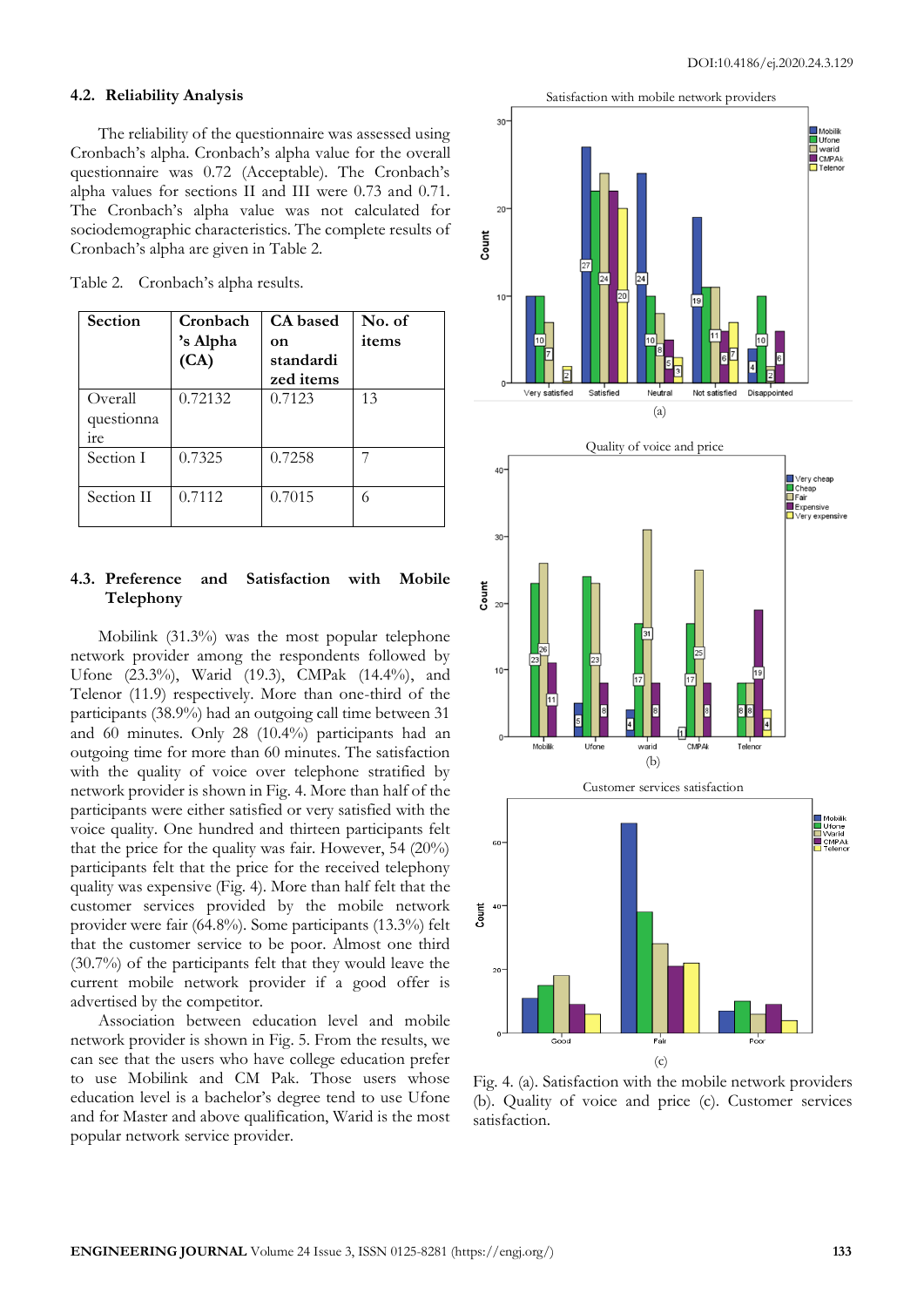Association between education and telco.



Fig. 5. Association between education level and mobile network provider.

According to our data, the most preferred network by females is Mobilink and among males is Warid. The complete data analysis is shown in Fig. 6.



Fig. 6. Association between gender and mobile network provider

## **4.4. Preference and Satisfaction with Internet Service Provider**

The situation for the internet service provider is quite different as compared to a mobile phone service provider. The majority (96.29%) of the participants were using mobile internet. The personal use of the internet for almost half of the participants (45.2%) was more than 5 GB. Only seven (2.6%) stated that they use less than 1 GB. After the mobile internet, the next widely used internet technology is DSL however, it counts only 2.96% (8 users). Not sufficient participants were available to conclude a proper market insight for the rest of the technologies i.e. WiMAX, HFC, EvDO as there are only two majority players in the internet service provider domain. Figure 7 discusses the statistics of customer satisfaction of the internet.



Fig. 7. Satisfaction level of internet service provider.

#### **5. Limitation of the Research**

There are a couple of limitations to the findings in the present study. Firstly, the target sample size was 377, but we were only able to achieve 270 samples, so our study is under powdered. Since the study was conducted only in Lahore city, Pakistan, therefore, the results may not be generalizable to the population of other cities. Since Lahore is the second-largest city of Pakistan, the views of people from small cities and other rural areas may differ from the views of participants of the present study. Due to the above-mentioned limitations, our results are liable to tier 1 and tier 2 errors. For the internet service provider data, for WiMAX and EvDO, there was no respondent and for HFC, there were only two respondents. The prime reason for such statistics is that these technologies are not making their impact in the market so very sparse user density for them. Therefore, no significant relationship can be established for socio-demographic characteristics and the choice of internet technology. Non-response bias occurs when people are unwilling or unable to respond to a survey due to a factor that makes them differ greatly from people who respond. For our study, nonrespondents are few which don't make any impact on the results and the possible reason for non-respondents is the lack of technological awareness. Lastly, we did not perform a factor analysis for our questionnaire. However, face and content validity and reliability of the questionnaire have been performed.

## **6. Conclusion and Recommendations**

From the results of our study, it can be concluded that there is a great variation among people in terms of their usage of mobile phones and internet services. However, not all the socio-demographics characteristics have significantly influenced the preference for specific telephony and internet service providers. In general, the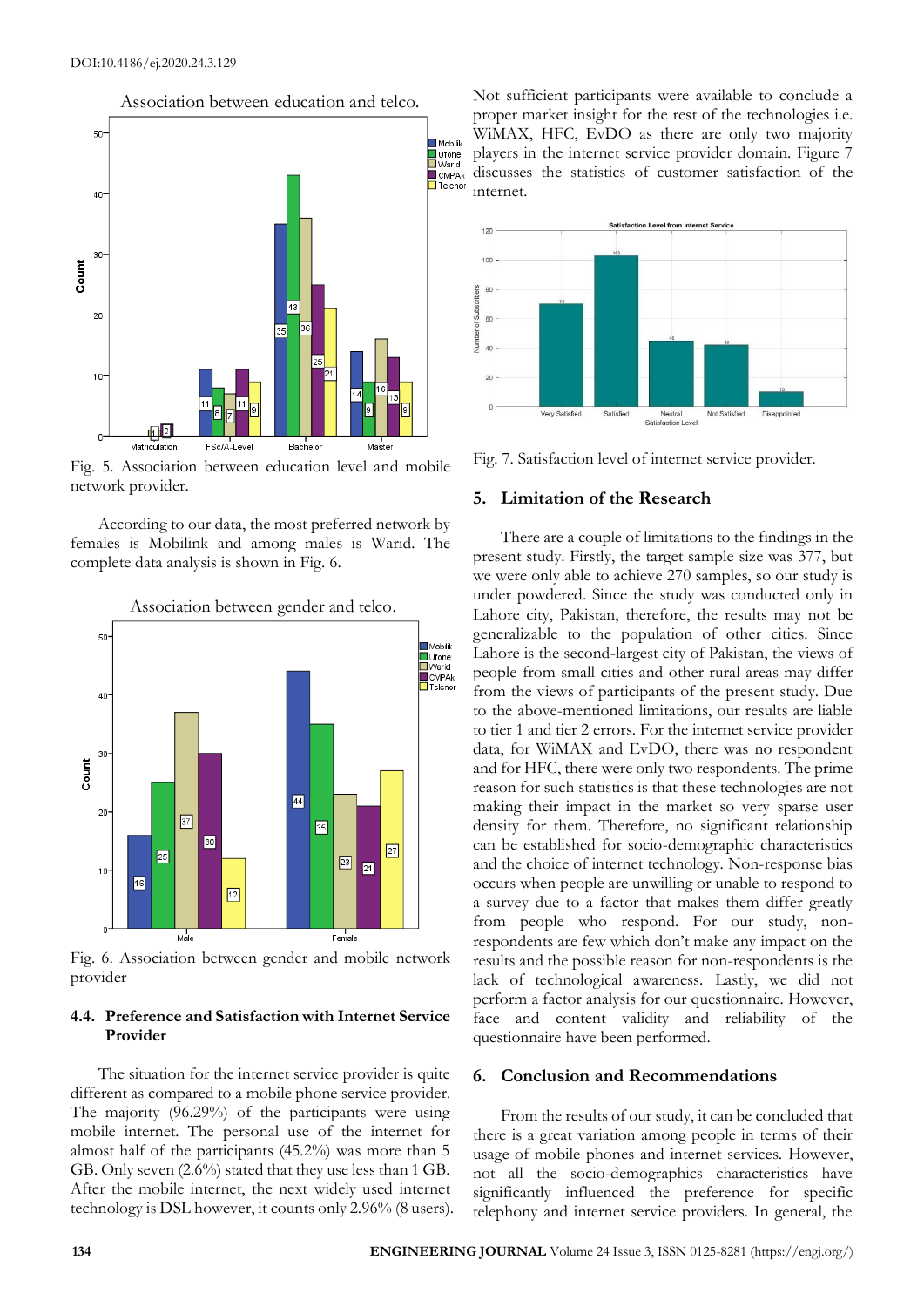participants were satisfied with the quality of service which they are getting from their telephone and internet service providers, however, some participants were unhappy with the quality of services provided by telephone and internet service providers. Similarly, in general, customers believe that the price which they are paying to avail of any telecommunication service is fair. Furthermore, in general, the participants were happy with the quality of customer services and they were only willing to changes the telephone and internet services only if some other competitor offers a better grade of services.

The following are the recommendations based on our study for the telecommunication operators and service providers. There is a need to improve the quality of mobile phone and internet services. Participants usually prefer cheaper rates, the better quality of services and state of the art facilities in the domain of telecommunication industries. It is hoped that the market forces will determine the best rate and the quality of services to the customers. Last but not the least, we can see from the statistics that the end-user in the telecommunication network prefers wireless communication technologies and there is an exponential growth in the number of wireless communication users, the future generation networks should take care of this fact while designing their networks.

# **References**

- [1] T. Lupo and S. A. Delbari, "A knowledge-based exploratory framework to study quality of Italian mobile telecommunication services," *Telecommunication Systems*, vol. 68, no. 1, pp. 129-144, 2018.
- [2] V. V. Glukhov, I. V. Ilin, and A. A. Lepekhin, "Towards business optimization and development of telecommunication companies: Tools analysis and their adaptation opportunities," in *Internet of Things, Smart Spaces, and Next Generation Networks and Systems*. Springer, 2018, pp. 471-482.
- [3] Emerging Pakistan. (2019). *IT & Telecom | Emerging*  Pakistan [Online]. Available: https://www.emergingpakistan.gov.pk/sectors/ittelecom/ [Accessed: 15 Jan. 2019]
- [4] P. Viriri and M. Phiri, "Determinants of customer Zimbabwe telecommunication industry," *Journal of Communication*, vol. 8, no. 1, pp. 101-104, 2017.
- [5] M. K. Kim, S. F. Wong, Y. Chang, and J. H. Park, "Determinants of customer loyalty in the Korean smartphone market: Moderating effects of usage characteristics," *Telematics and Informatics*, vol. 33, no. 4, pp. 936-949, 2016.
- [6] M. S. Hanif, S. Yunfei, and M. I. Hanif, "Growth prospects, market challenges and policy measures: Evolution of mobile broadband in Pakistan," *Digital Policy, Regulation and Governance*, vol. 20, no. 1, pp. 42- 61, 2018.
- [7] S. Mustafa, M. Arshad, and N. Moin, "The potential of ICT SMEs in Pakistan," *Archives of Business Research*, vol. 6, no. 11, 2018.
- [8] K. Ishii, "Internet use via mobile phone in Japan," *Telecommunications Policy*, vol. 28, no. 1, pp. 43-58, 2004.
- [9] R. E. Rice and J. E. Katz, "Comparing internet and mobile phone usage: Digital divides of usage, adoption, and dropouts," *Telecommunications Policy*, vol. 27, no. 8-9, pp. 597-623, 2003.
- [10] J. Lu, J. E. Yao, and C. S. Yu, "Personal innovativeness, social influences and adoption of wireless Internet services via mobile technology," *The Journal of Strategic Information Systems*, vol. 14, no. 3, pp. 245-268, 2005.
- [11] D. Thamarapani, "The impact of telecommunication growth on the service sector: A cointegration analysis," *Journal of Management*, vol. 8, no. 1, pp. 58- 69, 2013.
- [12] A. Wilson, U. David, E. Beatrice, and O. Mary, "How telecommunication development aids economic growth: Evidence from ITU ICT development index (IDI) top five countries for African region," *International Journal of Business, Economics and Management*, vol. 1, no. 2, pp. 16-28, 2014.
- [13] M. Saadi, T. Ahmad, M. Kamran Saleem, and L. Wuttisittikulkij, "Visible light communication–An architectural perspective on the applications and data rate improvement strategies," *Transactions on Emerging Telecommunications Technologies*, vol. 30, no. 2, p. e3436, 2019.
- [14] P. K. Ray and S. Ray, "Resource-constrained innovation for emerging economies: The case of the Indian telecommunications industry," *IEEE Transactions on Engineering Management*, vol. 57, no. 1, pp. 144-156, 2009.
- [15] V. Haridasan and S. Venkatesh, "CRM implementation in Indian telecom industry– Evaluating the effectiveness of mobile service providers using data envelopment analysis," *International Journal of Business Research and Management*, vol. 2, no. 3, pp. 110-127, 2011.
- [16] M. Saadi, and L. Wuttisittikulkij, "Visible light communication—The journey so far," *Journal of Optical Communications*," vol. 40, no. 4, pp. 447-453, 2019.
- [17] A. Singh and P. V. Ilavarasan, "Predicting consumer's complaint behavior in telecom service: An empirical study of India, Sri Lanka, and Bangladesh, in *Information and Communication Technology for Intelligent Systems*. Singapore: Springer, 2019, pp. 465-472.
- [18] S. Y. Imtiaz, M. A. Khan, and M. Shakir, "Telecom sector of Pakistan: Potential, challenges and business opportunities," *Telematics and Informatics*, vol. 32, no. 2, pp. 254-258, 2015.
- [19] Pakistan Telecommunication Authority. (2019). *Telecom Indicators* [Online]. Available: